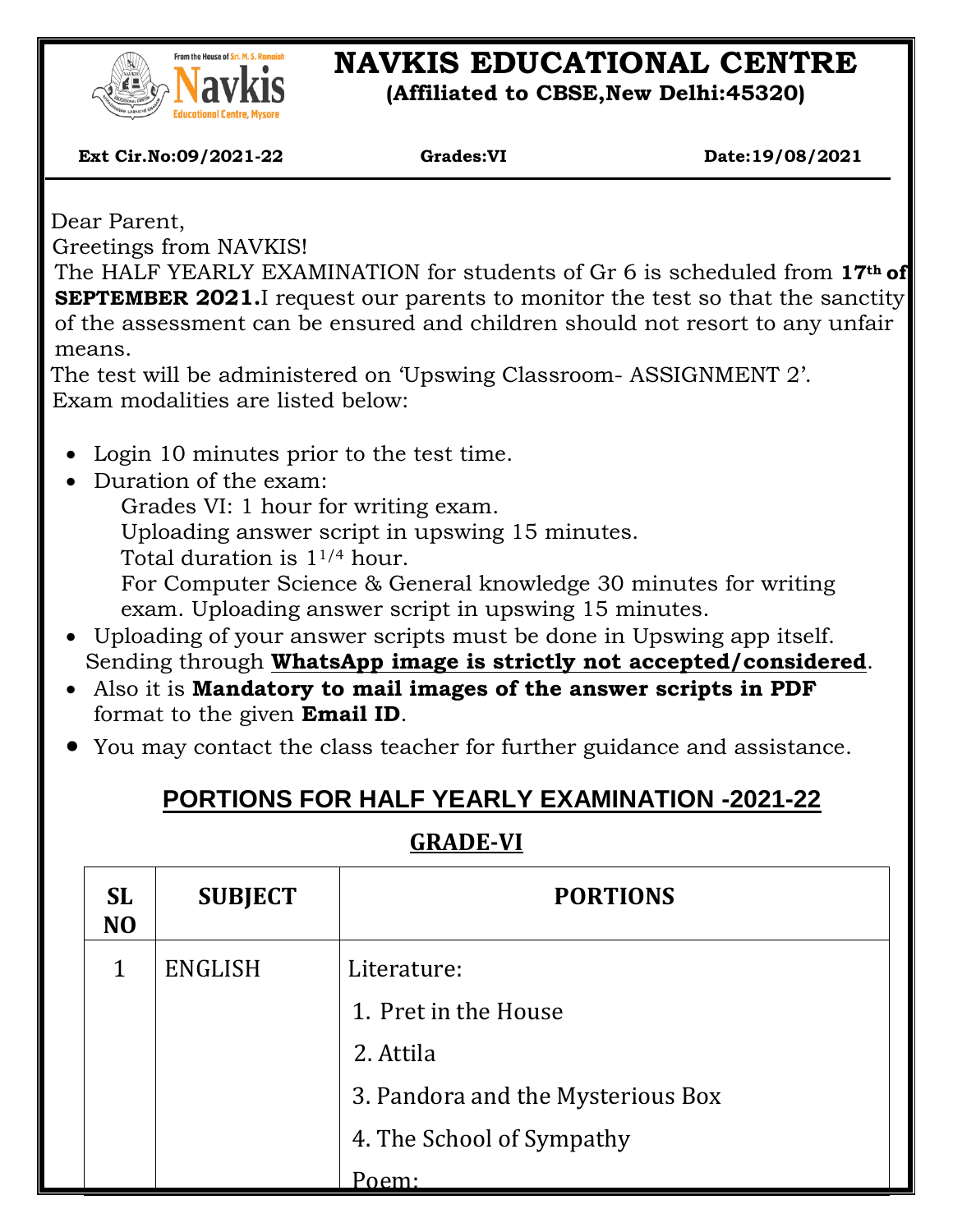| 1. Be a Friend<br>2. You Can't Be That<br><b>Course Book:</b><br>1. Unit 1: Growing Up<br>(Section 1,2 and 3)<br>2. Unit 2 : Nature's Bounty<br>(Section $1,2$ and $3$ )<br>3. Unit 3: Furs and Feathers<br>(Section 1,2 and 3)<br><b>Work Book:</b><br>Work Sheet: 1,2 and 3<br>Writing:<br>1. Letter writing<br>2. Story writing<br>3.Grammar<br>2<br><b>II LANGUAGE</b><br>ಗದ್ಯ<br><b>KANNADA</b><br>1. ದೊಡ್ಡವರ ದಾರಿ<br>2.ಗಂಧರ್ವಸೇನ<br>3. ಕೃಪ್ಣ ಸುಧಾಮ<br>4. ಡಾ. ರಾಜ್ ಕುಮಾರ್<br>ಪದ್ಯ<br>1. ಬೇಸಿಗೆ<br>2. ಮಂಗಳ ಗ್ರಹದಲ್ಲಿ ಪುಟ್ಟಿ<br>3. ನೀ ಹೋದ ಮರುದಿನ<br>4. ಮಗು ಮತ್ತು ಹಣ್ಣುಗಳು<br>ಪೂರಕ ಪಾಠ |  |  |  |
|------------------------------------------------------------------------------------------------------------------------------------------------------------------------------------------------------------------------------------------------------------------------------------------------------------------------------------------------------------------------------------------------------------------------------------------------------------------------------------------------------------------------------------------------------------------------------------------|--|--|--|
|                                                                                                                                                                                                                                                                                                                                                                                                                                                                                                                                                                                          |  |  |  |
|                                                                                                                                                                                                                                                                                                                                                                                                                                                                                                                                                                                          |  |  |  |
|                                                                                                                                                                                                                                                                                                                                                                                                                                                                                                                                                                                          |  |  |  |
|                                                                                                                                                                                                                                                                                                                                                                                                                                                                                                                                                                                          |  |  |  |
|                                                                                                                                                                                                                                                                                                                                                                                                                                                                                                                                                                                          |  |  |  |
|                                                                                                                                                                                                                                                                                                                                                                                                                                                                                                                                                                                          |  |  |  |
|                                                                                                                                                                                                                                                                                                                                                                                                                                                                                                                                                                                          |  |  |  |
|                                                                                                                                                                                                                                                                                                                                                                                                                                                                                                                                                                                          |  |  |  |
|                                                                                                                                                                                                                                                                                                                                                                                                                                                                                                                                                                                          |  |  |  |
|                                                                                                                                                                                                                                                                                                                                                                                                                                                                                                                                                                                          |  |  |  |
|                                                                                                                                                                                                                                                                                                                                                                                                                                                                                                                                                                                          |  |  |  |
|                                                                                                                                                                                                                                                                                                                                                                                                                                                                                                                                                                                          |  |  |  |
|                                                                                                                                                                                                                                                                                                                                                                                                                                                                                                                                                                                          |  |  |  |
|                                                                                                                                                                                                                                                                                                                                                                                                                                                                                                                                                                                          |  |  |  |
|                                                                                                                                                                                                                                                                                                                                                                                                                                                                                                                                                                                          |  |  |  |
|                                                                                                                                                                                                                                                                                                                                                                                                                                                                                                                                                                                          |  |  |  |
|                                                                                                                                                                                                                                                                                                                                                                                                                                                                                                                                                                                          |  |  |  |
|                                                                                                                                                                                                                                                                                                                                                                                                                                                                                                                                                                                          |  |  |  |
|                                                                                                                                                                                                                                                                                                                                                                                                                                                                                                                                                                                          |  |  |  |
|                                                                                                                                                                                                                                                                                                                                                                                                                                                                                                                                                                                          |  |  |  |
|                                                                                                                                                                                                                                                                                                                                                                                                                                                                                                                                                                                          |  |  |  |
|                                                                                                                                                                                                                                                                                                                                                                                                                                                                                                                                                                                          |  |  |  |
|                                                                                                                                                                                                                                                                                                                                                                                                                                                                                                                                                                                          |  |  |  |
|                                                                                                                                                                                                                                                                                                                                                                                                                                                                                                                                                                                          |  |  |  |
|                                                                                                                                                                                                                                                                                                                                                                                                                                                                                                                                                                                          |  |  |  |
|                                                                                                                                                                                                                                                                                                                                                                                                                                                                                                                                                                                          |  |  |  |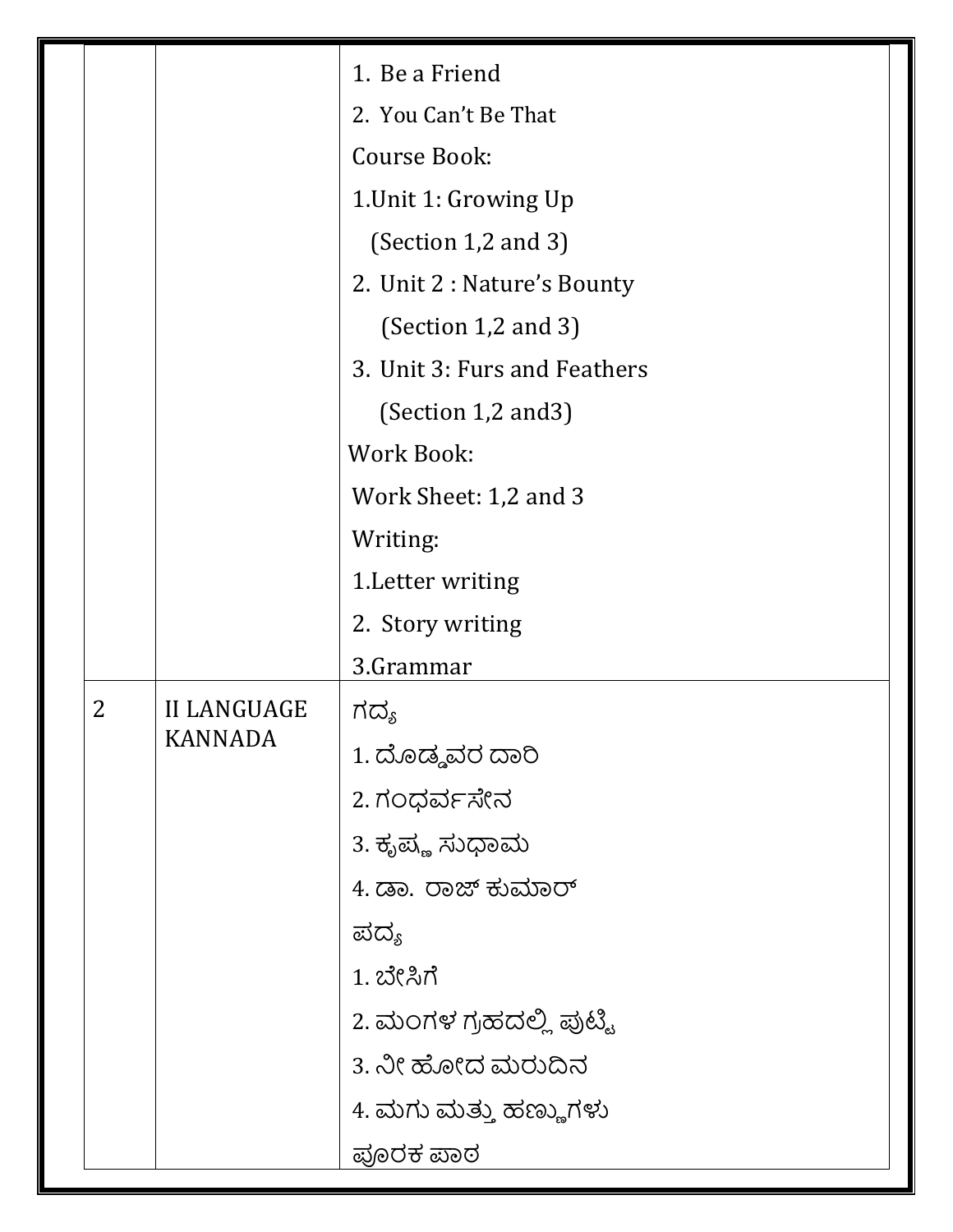|  |                          |                     | 1. ಮಹಮ್ಮದ್ ಪೀರ್          |  |  |
|--|--------------------------|---------------------|--------------------------|--|--|
|  |                          |                     | 2. ಅವ್ವ                  |  |  |
|  |                          |                     | * ವ್ಯಾಕರಣ                |  |  |
|  | 3<br><b>III LANGUAGE</b> |                     | 1. ಬಣ್ಣದ ಹಕ್ಕಿ           |  |  |
|  |                          | <b>KANNADA</b>      | 2. ಊರಿಗೊಬ್ಬ ರಾಜನಂತೆ      |  |  |
|  |                          |                     | 3. ಗೆಳೆತನ                |  |  |
|  |                          |                     | 4. ಸೂಜಿಯ ಕಥೆ             |  |  |
|  |                          |                     | 5. ಹಳ್ಳಿಯ ದಾರಿಯ ಬದಿಯಲ್ಲಿ |  |  |
|  |                          |                     | 6.7703                   |  |  |
|  |                          |                     | 7. ಅರಿವೇ ಗುರು            |  |  |
|  |                          |                     | 8. ನನ್ನ ದೇವರು            |  |  |
|  | $\overline{4}$           | <b>II LANGUAGE</b>  | 1. मिटटी की महिमा        |  |  |
|  |                          | <b>HINDI</b>        | 2. हीरे अगर कोयले        |  |  |
|  |                          |                     | 3. टापू की खोज           |  |  |
|  |                          |                     | 4. उषा आ रही है          |  |  |
|  |                          |                     | ५. प्रणति                |  |  |
|  |                          |                     | 6. जलते जहाज में         |  |  |
|  |                          |                     | ७. कारंतिकारी अध्यापक    |  |  |
|  | 5                        | <b>III LANGUAGE</b> | १.सबकी दुनिया एक         |  |  |
|  |                          | <b>HINDI</b>        | २.जन्मदिन                |  |  |
|  |                          |                     | ३.हसीन को गई             |  |  |
|  |                          |                     | ४.राखी का त्योहार आया    |  |  |
|  |                          |                     | ५. साहसी बालिका          |  |  |
|  |                          |                     | ६सयानी चींटी             |  |  |
|  |                          |                     | ७.चिडिया घर की सैर       |  |  |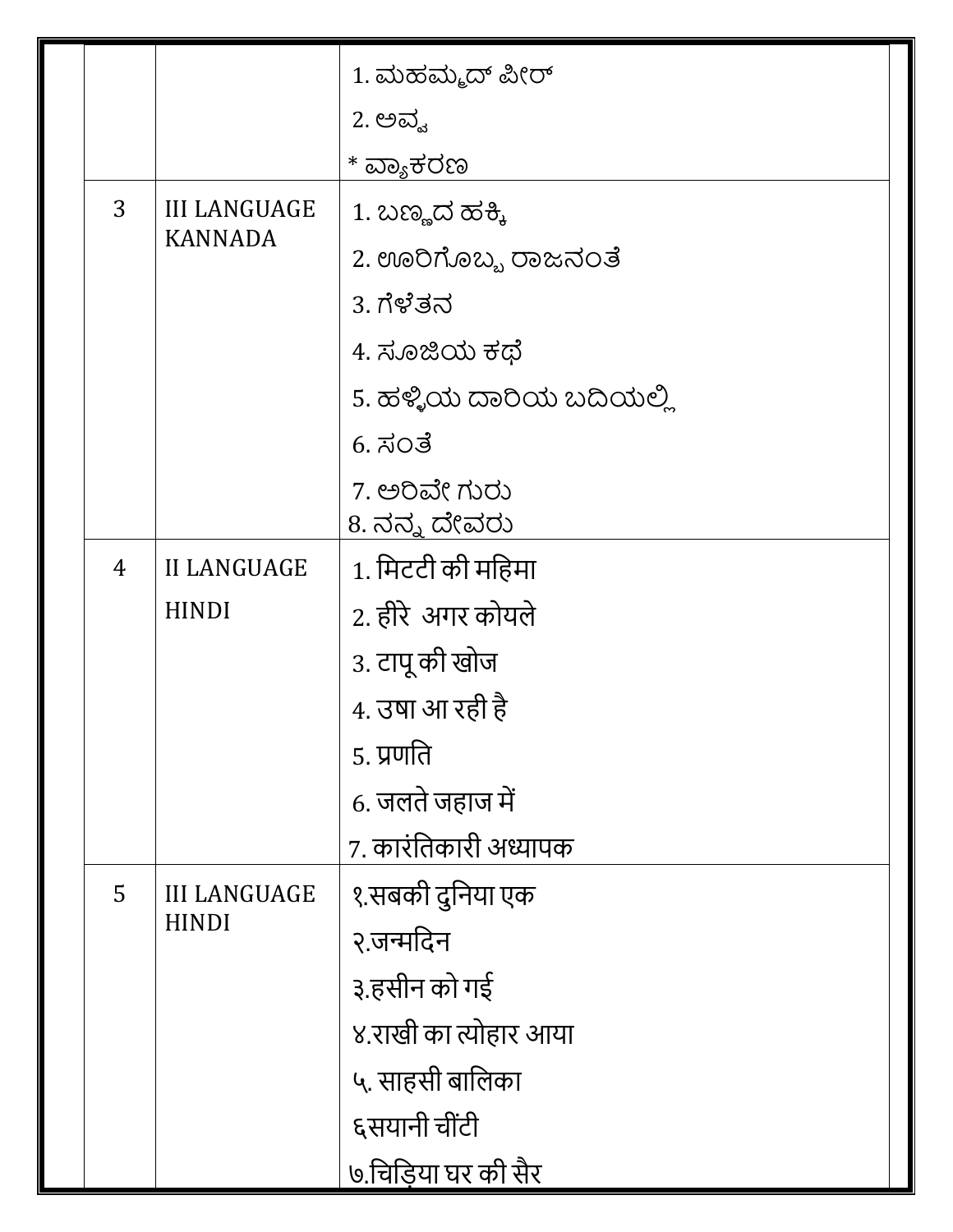| 6 | <b>MATHEMATICS</b>       | 1. Knowing our numbers                                     |  |
|---|--------------------------|------------------------------------------------------------|--|
|   |                          | 2. Playing with numbers                                    |  |
|   |                          | 3. Whole numbers                                           |  |
|   |                          | 4. Integers                                                |  |
|   |                          | 5.Symmetry                                                 |  |
| 7 | <b>SCIENCE</b>           | 1. Food and Its Sources                                    |  |
|   |                          | 2. Components of Food                                      |  |
|   |                          | 3. Fibre to Fabric                                         |  |
|   |                          | 4. Sorting Materials into Groups                           |  |
|   |                          | 5. Measurement and Motion                                  |  |
|   |                          | 6. Light, Shadows and Reflection                           |  |
|   |                          | 7. Electricity and Circuits<br>8. Waste and its Management |  |
| 8 | SOCIAL<br><b>SCIENCE</b> | History:                                                   |  |
|   |                          | 1. What, How and When                                      |  |
|   |                          | 2. The Earliest Societies                                  |  |
|   |                          | 3. The Seeds of Revolution                                 |  |
|   |                          | 4. Birth of a Civilization                                 |  |
|   |                          | Geography:                                                 |  |
|   |                          | 1. The Earth in the Solar System                           |  |
|   |                          | 2. The Globe-Latitudes and Longitudes                      |  |
|   |                          | 3. Rotation and Revolution                                 |  |
|   |                          | 4. Maps and Map Reading                                    |  |
|   |                          | 5. The Realms of the Earth                                 |  |
|   |                          | Social and Political Life                                  |  |
|   |                          | 1. Understanding Diversity                                 |  |
|   |                          | 2. Prejudice Discrimination and Inequality                 |  |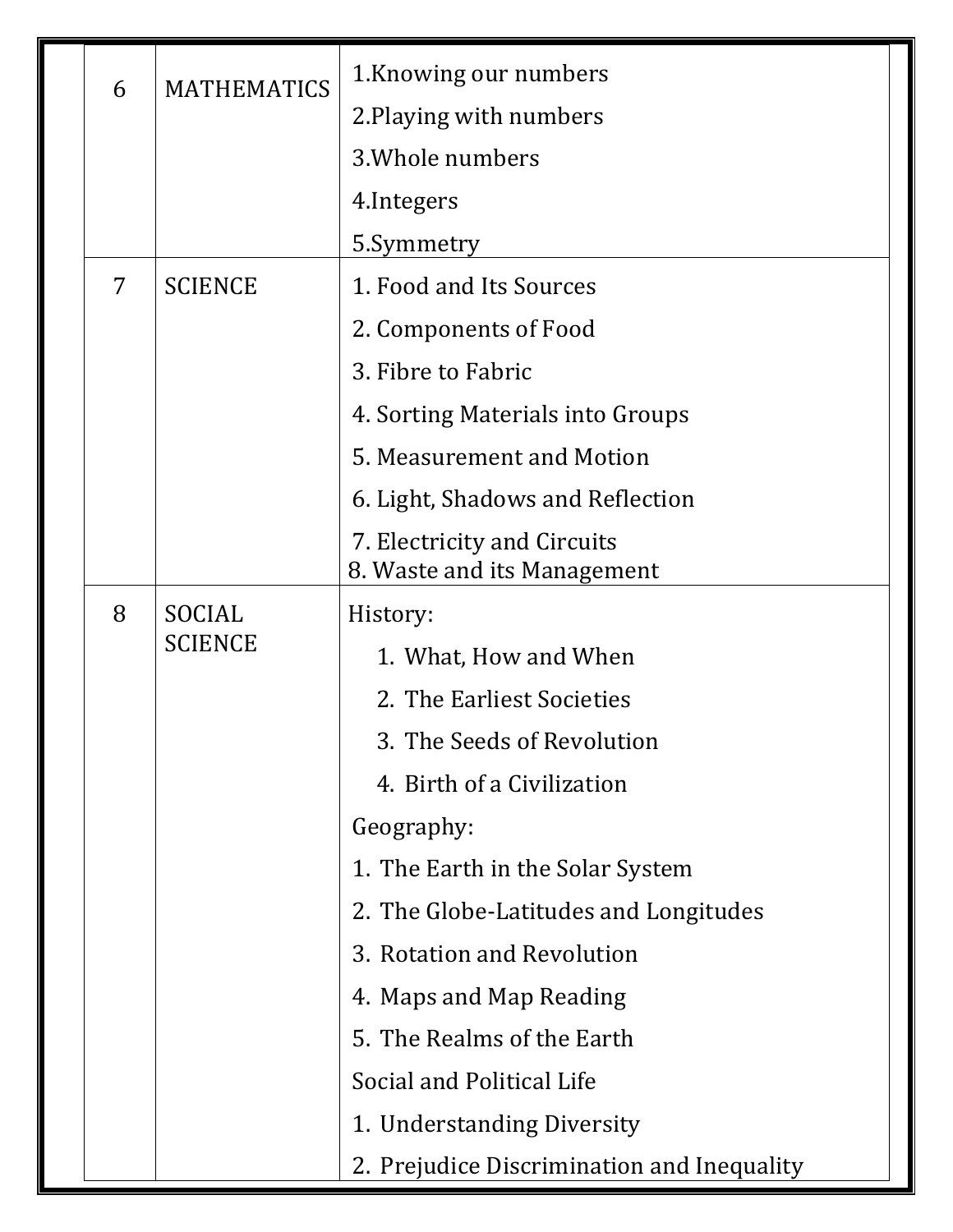|    |                                   | 3. What is Government<br>4. Essence of Democracy                                                                                                            |  |
|----|-----------------------------------|-------------------------------------------------------------------------------------------------------------------------------------------------------------|--|
| 9  | <b>COMPUTER</b><br><b>SCIENCE</b> | 1. Computer language<br>2. More on windows 7<br>3. Using mail merge in word 2010<br>4. Tables and charts in PowerPoint 2010<br>5. Enlivening a presentation |  |
| 10 | <b>GENERAL</b><br>KNOWLEDGE       | Animal world<br>Plant world<br>Science sense<br>Our surroundings<br>Language & Literature                                                                   |  |